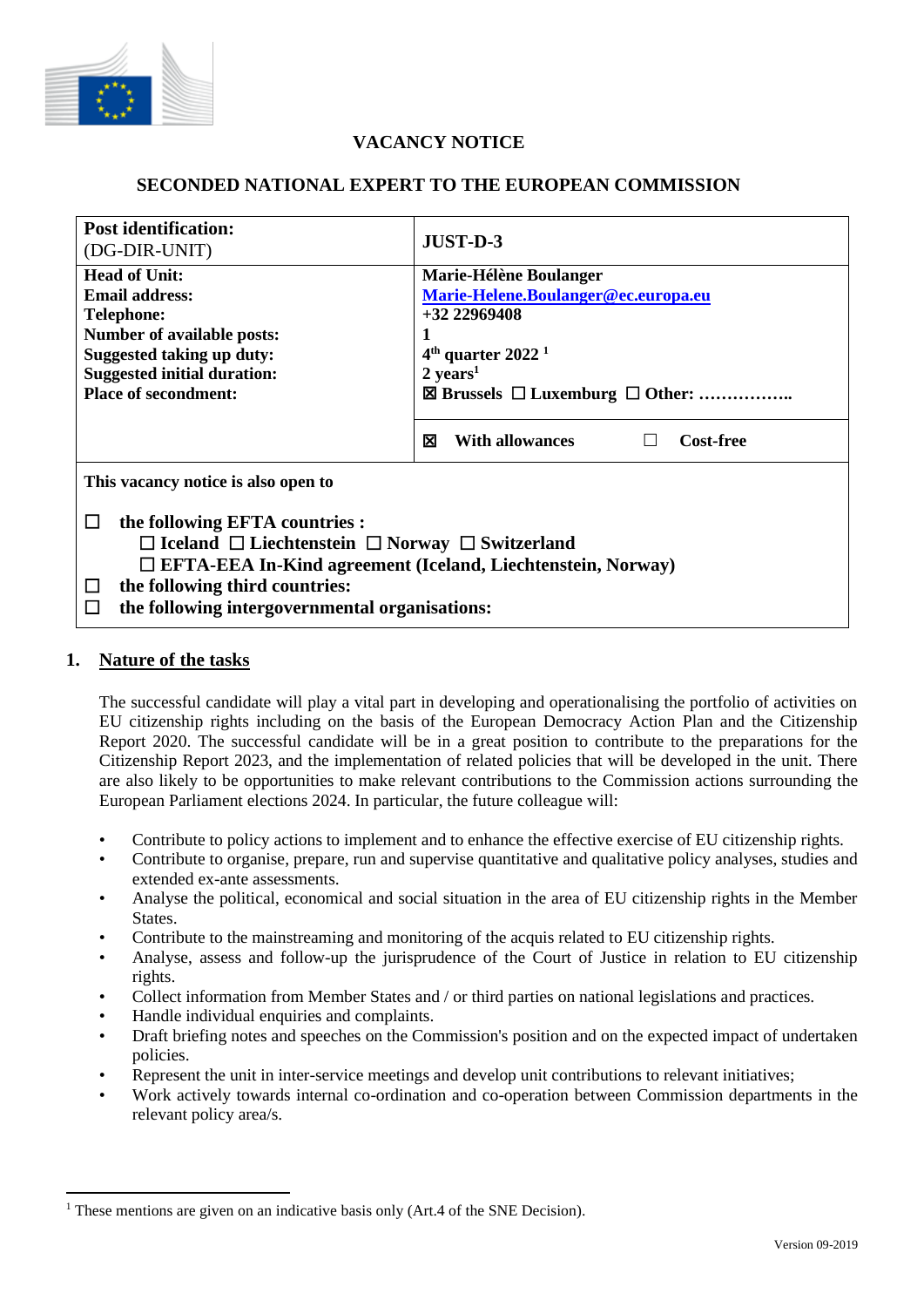## **2. Main qualifications**

#### **a) Eligibility criteria**

The following eligibility criteria must be fulfilled by the candidate in order to be seconded to the Commission. Consequently, the candidate who does not fulfil all of these criteria will be automatically eliminated from the selection process.

- Professional experience: at least three years of professional experience in administrative, legal, scientific, technical, advisory or supervisory functions which are equivalent to those of function group AD;
- Seniority: candidates must have at least one year seniority with their employer that means having worked for an eligible employer as described in Art. 1 of the SNE decision on a permanent or contract basis for at least one year before the secondment;
- Linguistic skills: thorough knowledge of one of the EU languages and a satisfactory knowledge of another EU language to the extent necessary for the performance of the duties. SNE from a third country must produce evidence of a thorough knowledge of one EU language necessary for the performance of his duties.

#### **b) Selection criteria**

Diploma

- university degree or

- professional training or professional experience of an equivalent level

in the field(s) : law, political science or national administration.

Professional experience

5 years.

Language(s) necessary for the performance of duties

English, level C1.

### **3. Submission of applications and selection procedure**

Candidates should send their application according to the **Europass CV format**  [\(http://europass.cedefop.europa.eu/en/documents/curriculum-vitae\)](http://europass.cedefop.europa.eu/en/documents/curriculum-vitae) in English, French or German **only to the Permanent Representation / Diplomatic Mission to the EU of their country**, which will forward it to the competent services of the Commission within the deadline fixed by the latter. The CV must mention the date of birth and the nationality of the candidate. **Not respecting this procedure or deadlines will automatically invalidate the application.**

Candidates are asked not to add any other documents (such as copy of passport, copy of degrees or certificate of professional experience, etc.). If necessary, these will be requested at a later stage. Candidates will be informed of the follow-up of their application by the unit concerned.

### **4. Conditions of the secondment**

The secondment will be governed by the **Commission Decision C(2008)6866 of 12/11/2008** laying down rules on the secondment to the Commission of national experts and national experts in professional training (SNE Decision).

The SNE will remain employed and remunerated by his/her employer during the secondment. He/she will equally remain covered by the national social security system.